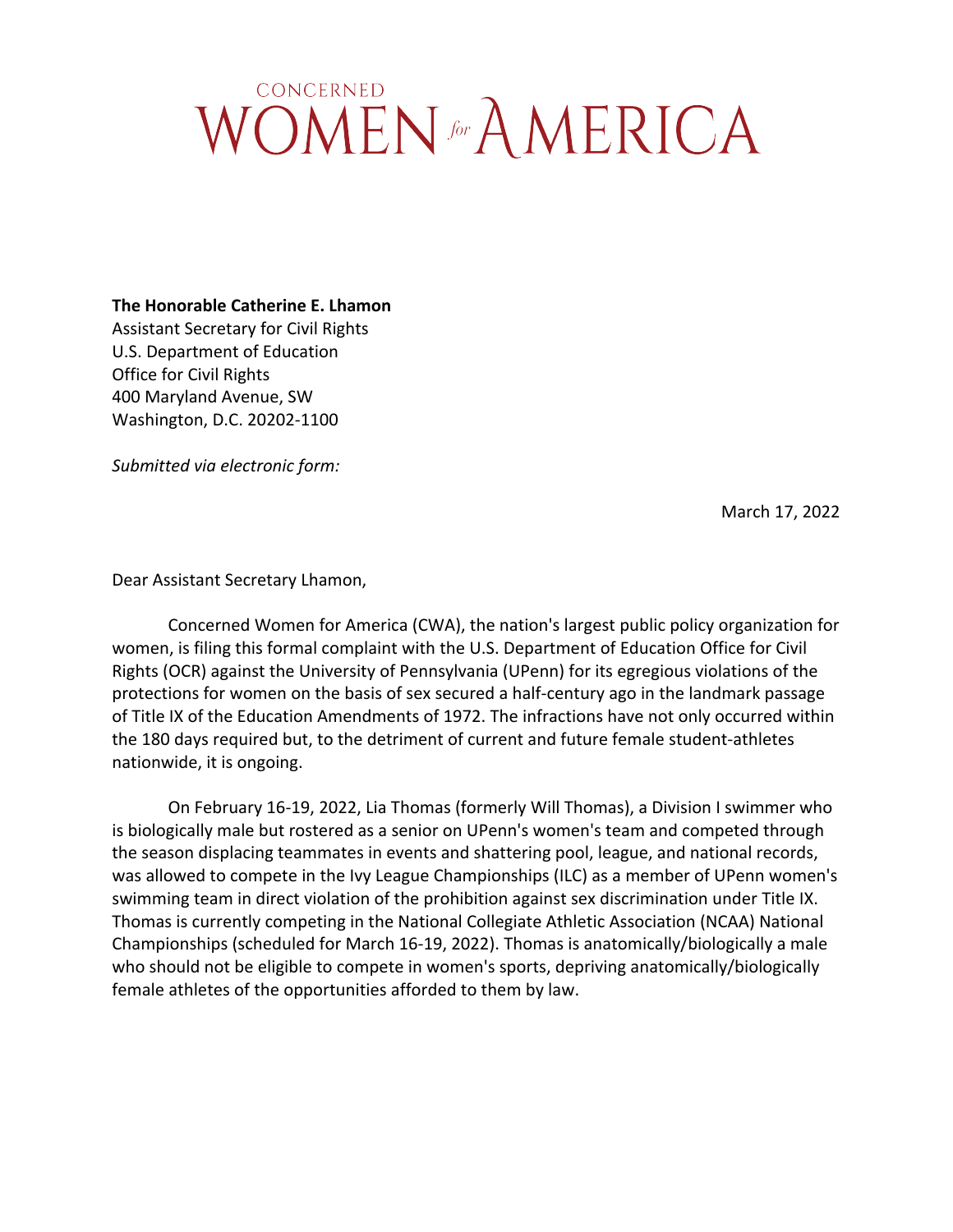Predictably, Thomas has set records and crushed women's aspirations as a male-bodied athlete competing in women's sports.<sup>1</sup> Thomas' time in the 500-yard freestyle event at the ILC was 7.5 seconds faster than the second-place finisher, Thomas' teammate Catherine Buroker. It is undeniable that Buroker was deprived of the first place finish she earned in the women's category.

Despite the blatant injustice to female athletes, UPenn and the Ivy League doubled down on its celebration of a biological male who self-identifies as the opposite sex competing in women's swimming by awarding Thomas First Team All-Ivy honors in three events (200-, 500 and 1000-yd freestyle) and the single team athlete selected by UPenn for the 2021-22 Ivy League Women's Swimming and Diving Academic All-Ivy team.<sup>2</sup> All significant career-enhancing opportunities that female student-athletes were deprived of because of sex— because of their unique biological design as females.

As recent as 2020, Thomas was competing as a member of UPenn's men's swimming team. In 2021, just a year later, UPenn allowed Thomas to join the women's team after selfidentifying as a woman. But Thomas is still anatomically a male, bearing all the biological advantages of male developmental physique.<sup>3</sup> By allowing a male to take a spot and compete on the women's swim team, depriving aspiring young women athletes of a fair and level playing field in competition, UPenn commits a grave injustice and violates the most fundamental principles of equity in Title IX's historic efforts to promote equal opportunity in sports in educational institutions.

It cannot be overlooked that UPenn's policy has a disparate impact on women, given the clear biological differences between the sexes.<sup>4</sup> Women unquestionably lose under these types of discriminatory practices, and the U.S. Supreme Court has long recognized such disparate impact to establish a *prima facie* case of discrimination. <sup>5</sup> To allow such a discriminatory policy to continue is to say that an educational institution could have an all-biological male swimming or even wrestling or boxing team, both in the men's and women's categories of competition, while remaining in full compliance with federal law, potentially eliminating all opportunities for

<sup>1</sup> *Brooke Migdon*, "Lia Thomas wins 500-yard freestyle, sets pool record at Ivy League Championships," *The Hill* (*Feb. 18, 2022*), available at https://thehill.com/changing-america/respect/diversity-inclusion/594905-lia-thomas-wins-500-yard-freestyle-sets-pool.

<sup>2</sup> *Ivy | ESPN*, "Women's Swimming & Diving All-Ivy, Postseason Awards Announced" (Fev. 23, 2022), available at

https://ivyleague.com/news/2022/2/23/womens-swimming-diving-all-ivy-postseason-awards-announced.aspx.

<sup>3</sup> Knox T, Anderson LC, Heather A, "Transwomen in elite sport: scientific and ethical considerations," *Journal of Medical Ethics* 2019;45:395-403, available at https://jme.bmj.com/content/45/6/395; David J Handelsman, Angelica L Hirschberg, Stephane Bermon, "Circulating Testosterone as the Hormonal Basis of Sex Differences in Athletic Performance," *Endocrine Reviews*, Volume 39, Issue 5, October 2018, Pages 803–829, available at https://doi.org/10.1210/er.2018-00020; Doriane Lambelet Coleman and Wickliffe Shreve, "Comparing Athletic Performances: The Best Elite Women to Boys and Men," Duke Law, available at https://law.duke.edu/sites/default/files/centers/sportslaw/

comparingathleticperformances.pdf; Ian Janssen, Steven B. Heymsfield, ZiMian Wang, and Robert Ross, "Skeletal muscle mass and distribution in 468 men and women aged 18–88 yr," Journal of Applied Physiology 2000 89:1, 81-88, available at https://doi.org/10.1152/jappl.2000.89.1.81.

<sup>4</sup> Thibault, V., Guillaume, M., Berthelot, G., Helou, N. E., Schaal, K., Quinquis, L., Nassif, H., Tafflet, M., Escolano, S., Hermine, O., & Toussaint, J. F. (2010). Women and Men in Sport Performance: The Gender Gap has not Evolved since 1983. *Journal of sports science & medicine*, *9*(2), 214– 223; Institute of Medicine (US) Committee on Understanding the Biology of Sex and Gender Differences; Wizemann TM, Pardue ML, editors. Exploring the Biological Contributions to Human Health: Does Sex Matter? Washington (DC): National Academies Press (US); 2001. 2, Every Cell Has a Sex. Available from: https://www.ncbi.nlm.nih.gov/books/NBK222291/.

<sup>5</sup> *See Dothard v. Rawlinson*, 433 U.S. 321, (1977).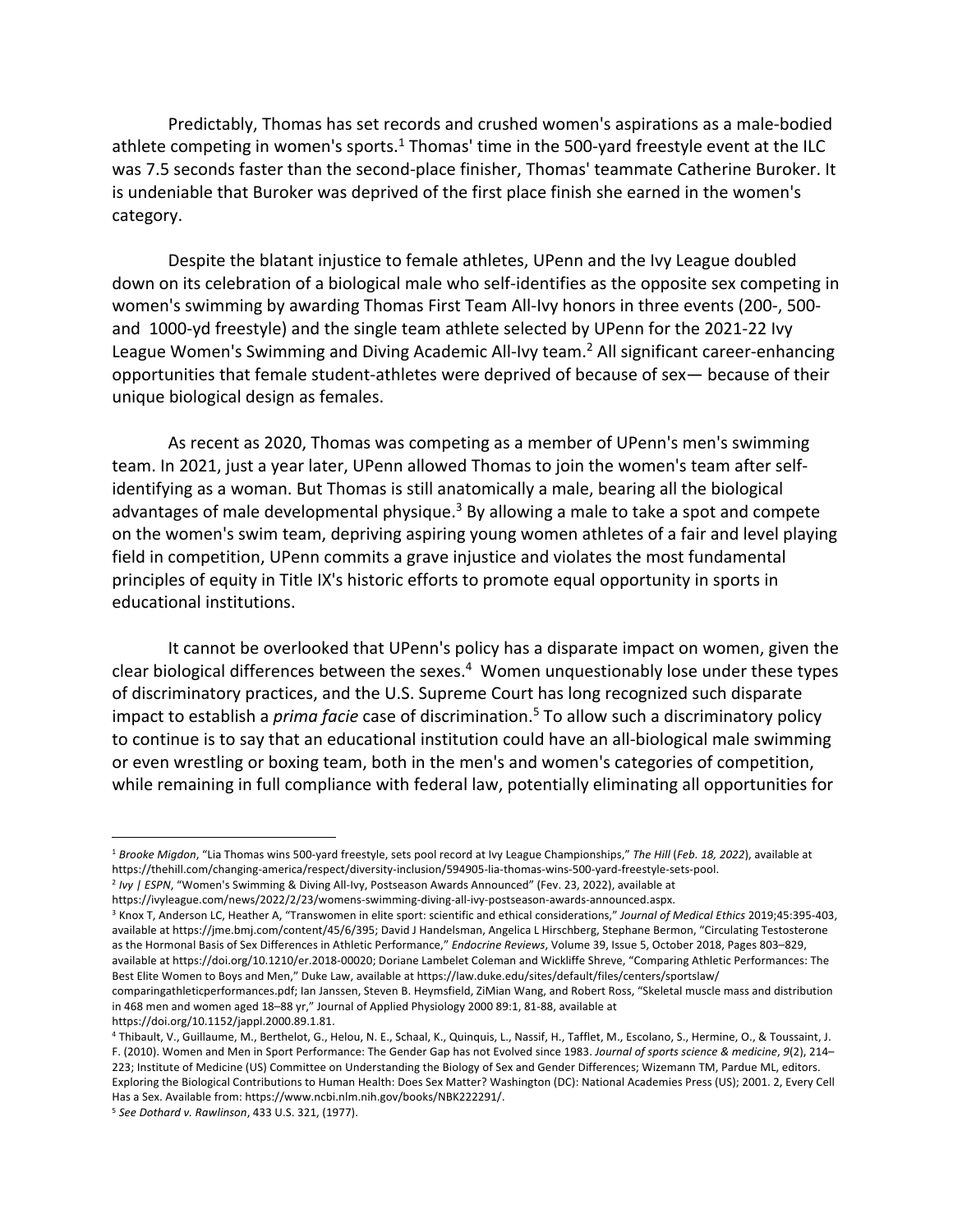female athletes in a program. Any interpretation of federal law facilitating such a result is anathema to Title IX.

Educational institutions have a responsibility under federal law to protect every student's right to learn in a safe environment free from unlawful discrimination and to prevent unjust deprivations of that right. This includes students who experience gender dysphoria, but it also includes female students, who make up over 50% of post-secondary students. Thomas has a place to compete in sports against other athletes according to the athlete's biological makeup as a male. As already mentioned, Thomas indeed competed in the men's team from 2018 to 2020, even while taking steps to embrace a new identity. There would be no injustice if Thomas retained a roster spot on the men's team. But to allow a male-bodied athlete to displace female student-athletes in the women's category based on inevitable biological advantages is a gross violation of Title IX. Thomas' own teammates have spoken out, saying, "Biologically, Lia holds an unfair advantage over competition in the women's category, as evidenced by her rankings that have bounced from #462 as a male to #1 as a female."6

The situation has devolved into a hostile environment for female athletes at UPenn at the hands of the UPenn swim coach and University administration. Female athletes are being forced to forfeit their rightful privacy and dignity in sex-specific locker rooms in direct violation of Title IX. Worse yet, they do not feel free to speak up in disagreement with the policy without creating adverse effects on their dreams of an athletic college career. Therefore, female athletes have been forced to speak up only on the condition of anonymity. One of Thomas' teammates spoke of the injustice towards her and her teammates to *OutKick*: 7

"Pretty much everyone individually has spoken to our coaches about not liking this. Our coach [Mike Schnur] just really likes winning. He's like most coaches. I think secretly everyone just knows it's the wrong thing to do," the female Penn swimmer said during a phone interview.

"When the whole team is together, we have to be like, 'Oh my gosh, go Lia, that's great, you're amazing.' It's very fake," she added.

She later discussed the fear of speaking out for women's rights:

"If we protest it, we're only hurting ourselves because we're going to miss out on all that we've been working for," Thomas' female teammate said, but she added that something needs to be done to protect biological women who've fought for an equal playing field in collegiate athletics.

<sup>6</sup> Isaac Schorr, "Transgender Swimmer Lia Thomas Continues to Dominate, Break Records, at Ivy League Championships," *National Review* (Feb. 18, 2022), available at https://www.nationalreview.com/news/transgender-swimmer-lia-thomas-continues-to-dominate-break-records-at-ivyleague-championships/.

<sup>7</sup> Joe Kinsey, "Penn Trans Swimmer's Teammate Speaks Out as Lia Thomas Smashes More Records," *OutKick* (Dec. 11, 2021), available at https://www.outkick.com/outkick-exclusive-penn-trans-swimmers-teammate-speaks-out-as-lia-thomas-smashes-more-records/.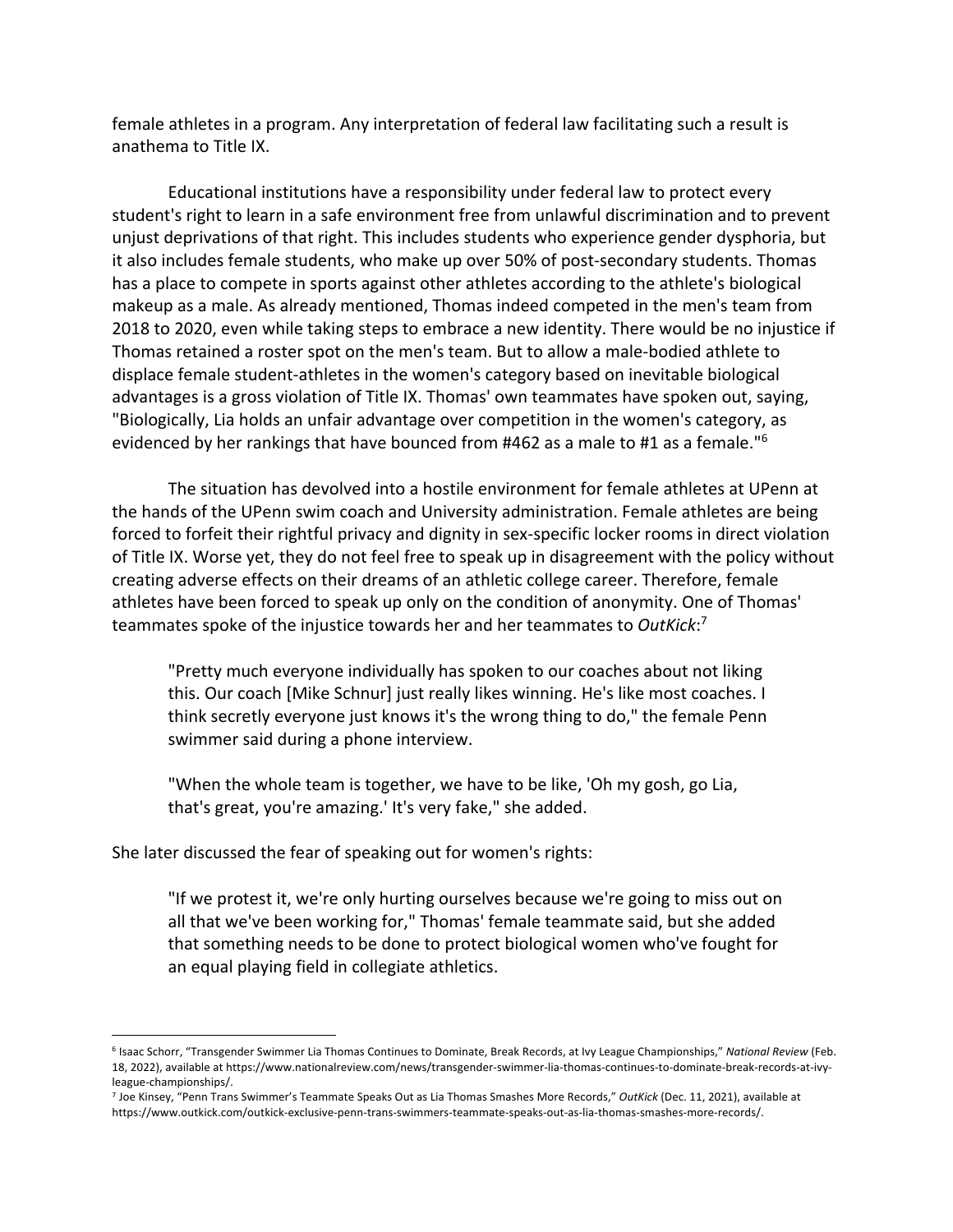Another account to *NewsNation* expressed the frustration:

"The first word that comes to my mind is insane," the swimmer told *NewsNation*. "I feel like it's something that's so basic that people have just somehow managed to twist and make [it] way more complicated than it should have ever been."<sup>8</sup>

The situation is untenable. Teammates say the female athletes feel uncomfortable changing in their own locker room, something Title IX specifically addresses.

"It's definitely awkward because Lia still has male body parts and is still attracted to women," one swimmer on the team told DailyMail.com in an exclusive interview.

Lia has told her teammates that she dates women.

While Lia covers herself with a towel sometimes, there's a decent amount of nudity, the swimmer said. She and others have had a glimpse at her private parts.

She stated that team members have raised their concern with the coach, trying to get Thomas ousted from the female locker room, but got nowhere.

"Multiple swimmers have raised it, multiple different times," the UPenn swimmer said. "But we were basically told that we could not ostracize Lia by not having her in the locker room and that there's nothing we can do about it, that we basically have to roll over and accept it, or we cannot use our own locker room."9

What has happened at the University of Pennsylvania, Ivy League, and the NCAA is a complete failure of compliance obligation under Title IX. Female athletes are accorded rights on the basis of sex under the law and deserve protection, not intimidation and abuse. Federal law demands schools receiving federal funds comply with the laws on sex discrimination, not flout it.<sup>10</sup> OCR has a duty to protect women's rights under Title IX. The policies at UPenn have produced the very definition of a hostile work environment for its female athletes in their swim team. It can never be an acceptable practice for school coaches and officials to tell female

<sup>8</sup> Bobby Oler, "Lia Thomas situation 'insane,' Penn teammate says," *NewsNation* (March 7, 2022), available at https://www.newsnationnow.com/prime/lia-thomas-situation-insane-penn-teammate-says/.

<sup>9</sup> Shawn Cohen, "EXCLUSIVE: 'We're uncomfortable in our own locker room.' Lia Thomas' UPenn teammate tells how the trans swimmer doesn't always cover up her male genitals when changing and their concerns go ignored by their coach," *Daily Mail* (Jan. 27, 2022), available at https://www.dailymail.co.uk/news/article-10445679/Lia-Thomas-UPenn-teammate-says-trans-swimmer-doesnt-cover-genitals-lockerroom.html.

<sup>10</sup> UPenn is one of the federal government's most well-funded universities. *See* Evan Comen, Michael B. Sauter, Samuel Stebbins, Thomas C. Frohlich, "Universities Getting the Most Money from the Federal Government," *24/7 Wall St.* (March 22, 2017), available at https://247wallst.com/special-report/2017/03/22/universities-getting-the-most-money-from-the-federal-government/4/.